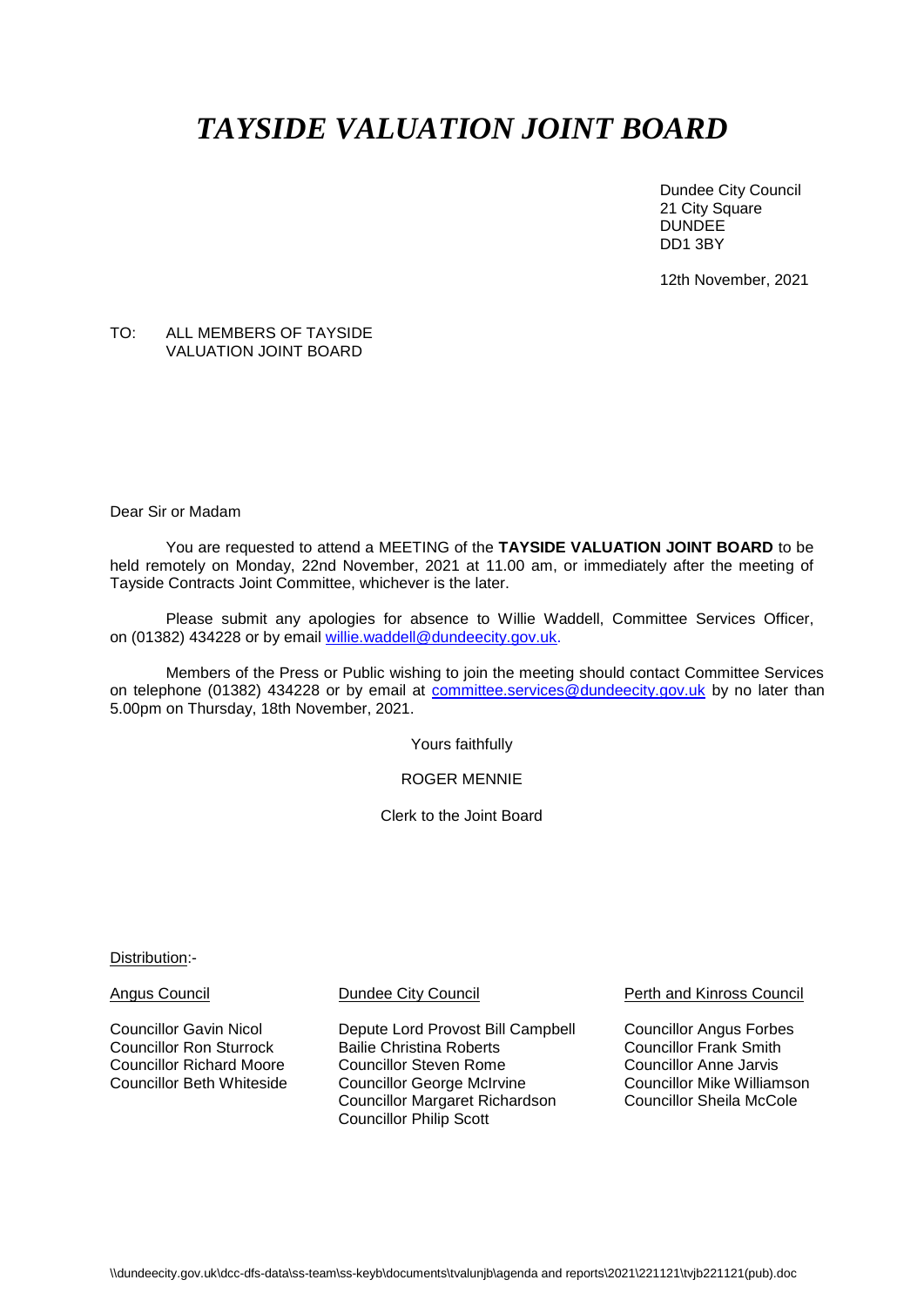## **AGENDA OF BUSINESS**

# **1 APOLOGIES/SUBSTITUTIONS**

# **2 DECLARATION OF INTEREST**

Members are reminded that, in terms of The Councillors Code, it is their responsibility to make decisions about whether to declare an interest in any item on this agenda and whether to take part in any discussions or voting.

This will include all interests, whether or not entered on your Register of Interests, which would reasonably be regarded as so significant that they are likely to prejudice your discussion or decisionmaking.

### **3 MINUTE OF PREVIOUS MEETING - Page 1**

The minute of meeting of the Tayside Valuation Joint Board held on 20th September, 2021 is submitted for approval, (copy attached).

## **4 REVENUE MONITORING FOR 6 MONTHS TO 30TH SEPTEMBER 2021 - Page 3**

(Report No TVJB23-2021 by the Treasurer, copy attached).

#### **5 INTERNAL AUDIT - Page 9**

(Report No TVJB24 – 2021 by the Assessor, copy attached).

# **6 KEY PERFORMANCE INDICATORS (TVJB25-2021)**

The Joint Board are asked to note the following interim non-financial performance measures, indicating performance levels as at the end of September 2021.

Performance in relation to the Valuation Roll is currently above target with 84.4% of alterations being made to the Roll within three months of the effective date, as compared to the year-end target of 72.5%. This target set assumed that performance levels would return to those achieved prior to the Covid-19 pandemic. However, the nature of this KPI is such that achievement levels routinely reduce over the final six months of the year. The Covid-19 situation continues to present some challenges and at this stage it is anticipated that year-end performance will be close to, or perhaps slightly below, target.

In relation to Council Tax, performance as at 30th September, 2021 is marginally below target at 92.9% of new properties being added to the List within three months, as compared with the target of 93%. As with the Valuation Roll, challenges continue to exist in relation to Covid-19. At this stage it is anticipated that year-end performance will be close to the target set.

Management will continue to monitor the position with KPI performance closely.

# **7 PROGRAMME OF MEETINGS 2022**

It is proposed that the programme of meeting for the Joint Board over 2022 be as follows:-

Monday, 24th January, 2022 - 11.00 am Monday, 20th June, 2022 - 11.00 am Monday, 29th August, 2022 - 11.00 am Monday, 21st November, 2022 - 11.00am

#### **8 DATE OF NEXT MEETING**

The next meeting of the Joint Board will be held on Monday 24th January, 2022 at 11.00 am.